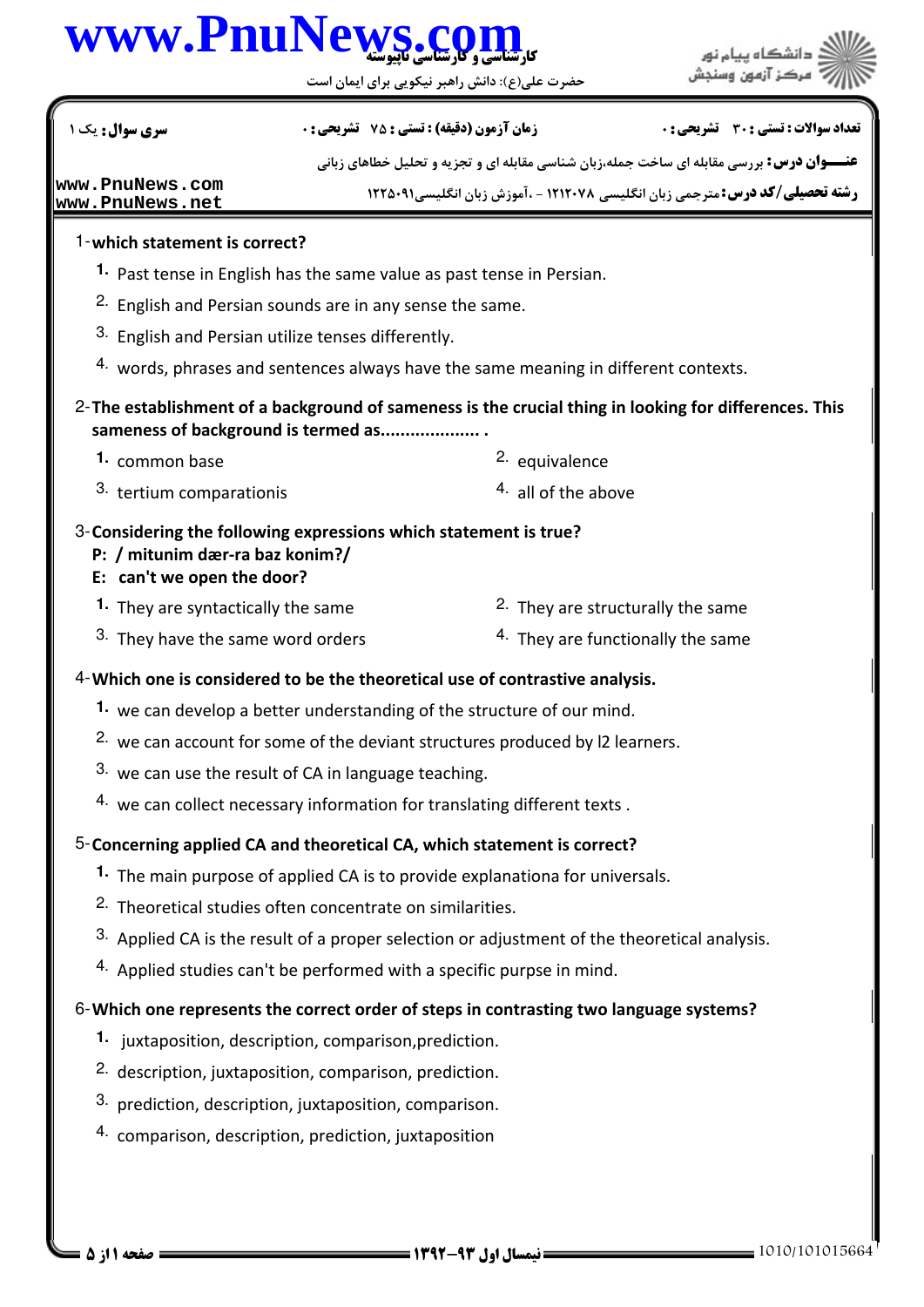حضرت علي(ع): دانش راهبر نيكويي براي ايمان است

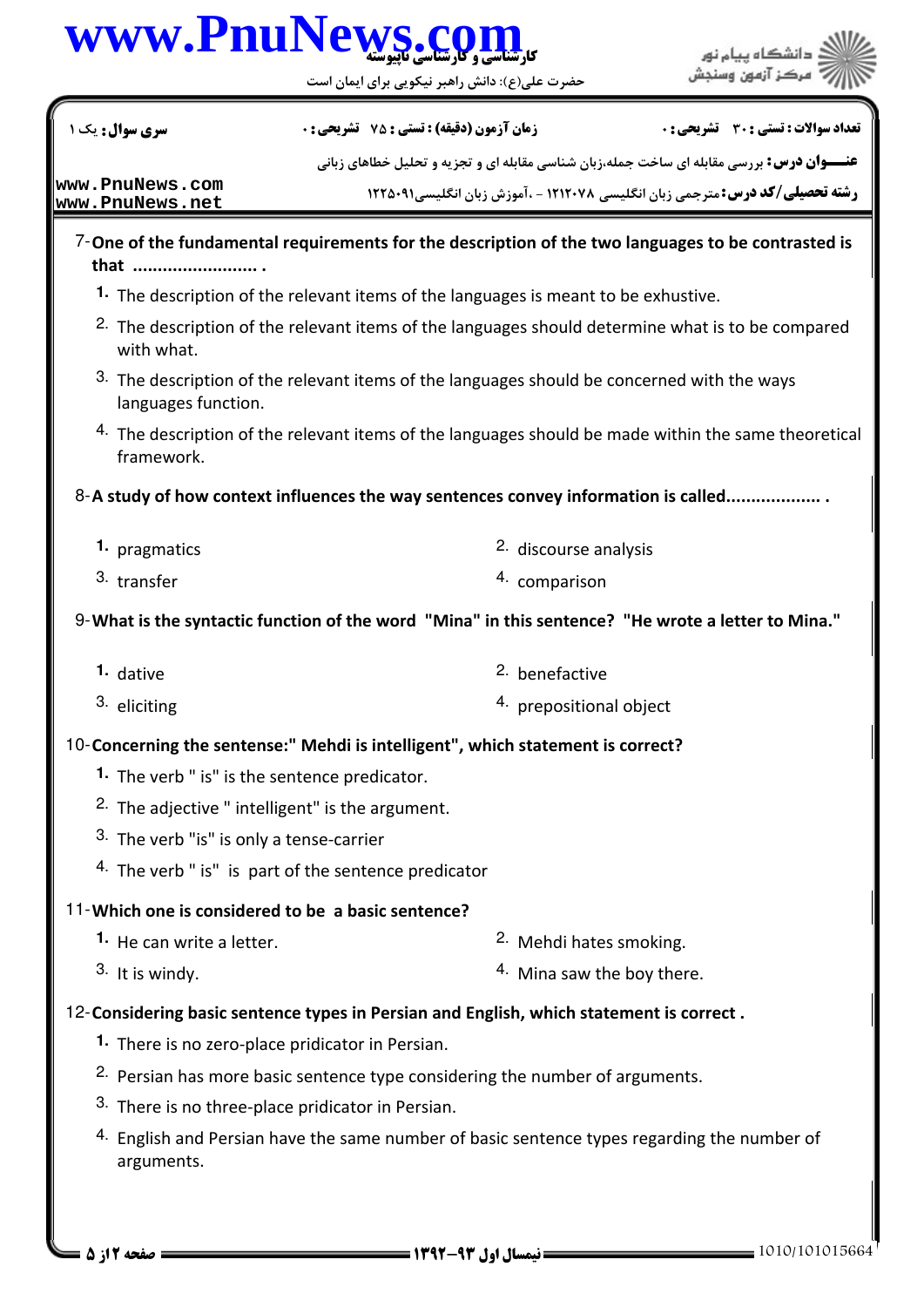حضرت علي(ع): دانش راهبر نيكويي براي ايمان است



| <b>سری سوال :</b> یک ۱                                                                                            | <b>زمان آزمون (دقیقه) : تستی : 75 ٪ تشریحی : 0</b> |                    | تعداد سوالات : تستي : 30 - تشريحي : 0                                                            |  |  |  |
|-------------------------------------------------------------------------------------------------------------------|----------------------------------------------------|--------------------|--------------------------------------------------------------------------------------------------|--|--|--|
|                                                                                                                   |                                                    |                    | <b>عنـــوان درس:</b> بررسی مقابله ای ساخت جمله،زبان شناسی مقابله ای و تجزیه و تحلیل خطاهای زبانی |  |  |  |
| www.PnuNews.com<br>www.PnuNews.net                                                                                |                                                    |                    | <b>رشته تحصیلی/کد درس:</b> مترجمی زبان انگلیسی ۱۲۱۲۰۷۸ - ،آموزش زبان انگلیسی،۱۲۲۵۰۹۱             |  |  |  |
| 13-Which one of the following pairs of sentences has analogous sentential meanings?                               |                                                    |                    |                                                                                                  |  |  |  |
| 1. a. mehdi hit the ball.<br>b. john worked hard.                                                                 |                                                    |                    |                                                                                                  |  |  |  |
| 2. a. I wrote a letter to Parvin.<br>b. They sent a gift to Mina.                                                 |                                                    |                    |                                                                                                  |  |  |  |
| 3. a. It is window.<br>b. She is funny.                                                                           |                                                    |                    |                                                                                                  |  |  |  |
| <sup>4.</sup> a. They painted the wall.<br>b. We consider him dead.                                               |                                                    |                    |                                                                                                  |  |  |  |
| 14-Which statement is true concerning this sentence?<br>E: It's me.                                               |                                                    |                    |                                                                                                  |  |  |  |
| 1. The element "it" isn't semantically empty.                                                                     |                                                    |                    |                                                                                                  |  |  |  |
| <sup>2.</sup> The element "it" is the argument.                                                                   |                                                    |                    |                                                                                                  |  |  |  |
| <sup>3.</sup> The verb "to be" adds some semantic meaning.                                                        |                                                    |                    |                                                                                                  |  |  |  |
| 4. The element "it" syntactically functions as a filler.                                                          |                                                    |                    |                                                                                                  |  |  |  |
| 15-Which sentence is diferent from the other three?                                                               |                                                    |                    |                                                                                                  |  |  |  |
| 1. It is easy.                                                                                                    | $2.$ It is late.                                   | 3. It is snowing.  | 4. It is April.                                                                                  |  |  |  |
| 16-In the sentence: "Yesterday I met the man." which process can be seen?                                         |                                                    |                    |                                                                                                  |  |  |  |
| 1. collocation                                                                                                    |                                                    | 2. topicalization  |                                                                                                  |  |  |  |
| 3. overgeneralization                                                                                             |                                                    | 4. cliticization   |                                                                                                  |  |  |  |
| 17-In which sentence the predicator expresses the supposition as to the quality or state of the refrent<br>of NP? |                                                    |                    |                                                                                                  |  |  |  |
| 1. The wall is white.                                                                                             |                                                    | $2.$ I am Iranian. |                                                                                                  |  |  |  |
| 3. A boy is in the garden.                                                                                        |                                                    |                    | 4. Ali seems intelligent.                                                                        |  |  |  |
| 18-Which sentence is grammatically INCORRECT?                                                                     |                                                    |                    |                                                                                                  |  |  |  |
| <sup>1</sup> . The parliment has passed on the resolution.                                                        |                                                    |                    |                                                                                                  |  |  |  |
| <sup>2.</sup> He resembles his father.                                                                            |                                                    |                    |                                                                                                  |  |  |  |
| <sup>3</sup> . This book costs ten dollars.                                                                       |                                                    |                    |                                                                                                  |  |  |  |
| <sup>4</sup> The lock is fit by this key.                                                                         |                                                    |                    |                                                                                                  |  |  |  |
| 19-Tomorrow we will take  a new subject.                                                                          |                                                    |                    |                                                                                                  |  |  |  |
| 1. $up$                                                                                                           | 2. over                                            | $3.$ out           | $4.$ on                                                                                          |  |  |  |
|                                                                                                                   |                                                    |                    |                                                                                                  |  |  |  |
|                                                                                                                   |                                                    |                    |                                                                                                  |  |  |  |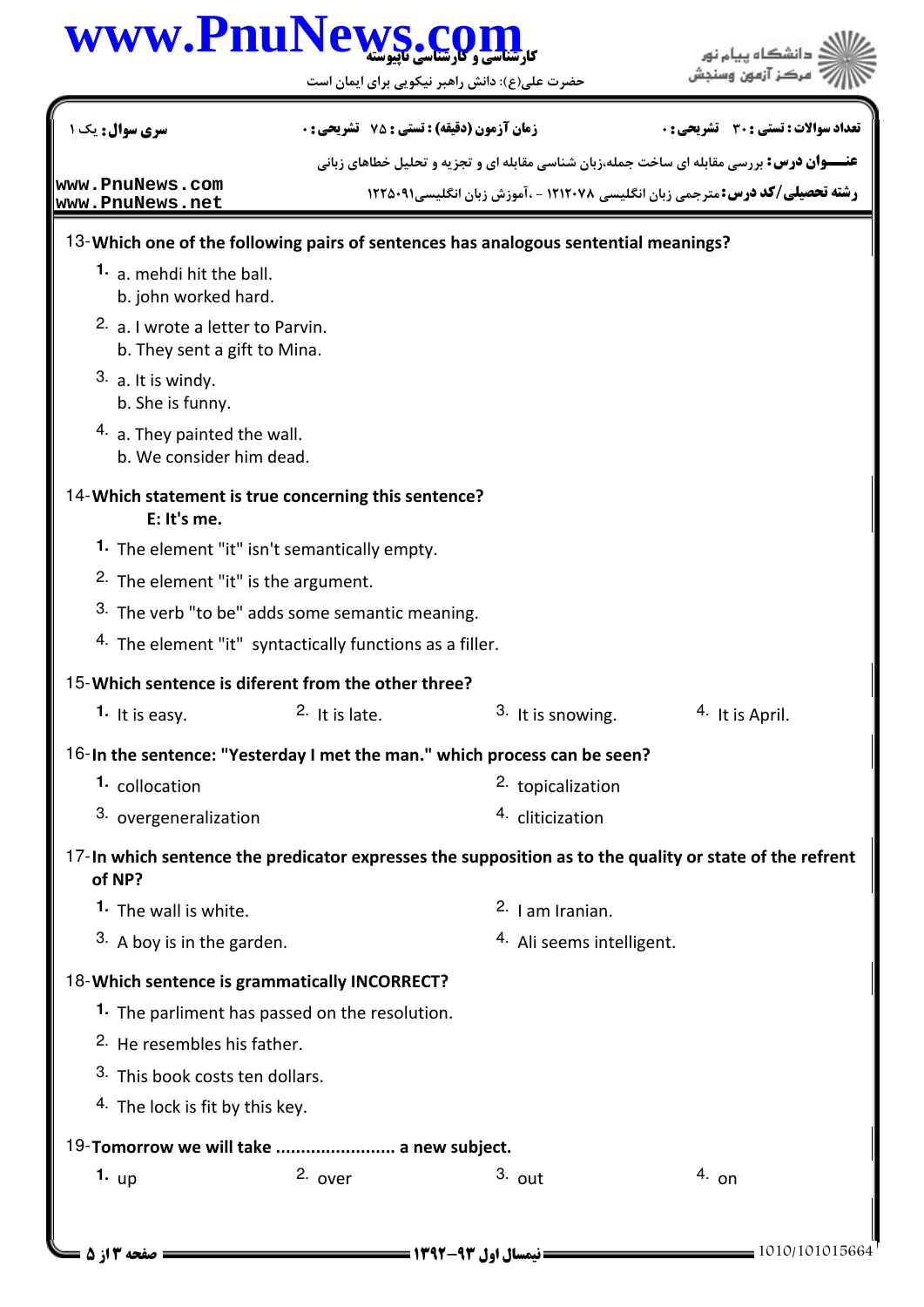| www.PnuNe                                                                                 | حضرت علی(ع): دانش راهبر نیکویی برای ایمان است                             | کا، شناسے ، و کا, شناسی <i>ا</i> | دانشگاه بیام نور                                                                                 |  |  |  |
|-------------------------------------------------------------------------------------------|---------------------------------------------------------------------------|----------------------------------|--------------------------------------------------------------------------------------------------|--|--|--|
| <b>سری سوال :</b> یک ۱                                                                    | <b>زمان آزمون (دقیقه) : تستی : 75 ٪ تشریحی : 0</b>                        |                                  | تعداد سوالات : تستي : 30 - تشريحي : 0                                                            |  |  |  |
|                                                                                           |                                                                           |                                  | <b>عنـــوان درس:</b> بررسی مقابله ای ساخت جمله،زبان شناسی مقابله ای و تجزیه و تحلیل خطاهای زبانی |  |  |  |
| www.PnuNews.com<br>www.PnuNews.net                                                        |                                                                           |                                  | <b>رشته تحصیلی/کد درس: مترجمی زبان انگلیسی ۱۲۱۲۰۷۸ - ،آموزش زبان انگلیسی،۱۲۲۵۰۹۱</b>             |  |  |  |
|                                                                                           | 20-We are depending  you to help us.                                      |                                  |                                                                                                  |  |  |  |
| 1. for                                                                                    | $2.$ in                                                                   | $3.$ on                          | 4. about                                                                                         |  |  |  |
| E: He gave me the book.                                                                   | 21-Which statement is true considering the sentence below?                |                                  |                                                                                                  |  |  |  |
| 1. The word "me" is the eliciting                                                         |                                                                           |                                  | <sup>2.</sup> The word " book" is the benefactive                                                |  |  |  |
|                                                                                           | 3. The word "me" is the addressee                                         |                                  | <sup>4</sup> . The word " book" is dative.                                                       |  |  |  |
| 22- Which word contains a syllabic /l/ sound?                                             |                                                                           |                                  |                                                                                                  |  |  |  |
| 1. mortal                                                                                 | $2.$ file                                                                 | 3. mile                          | 4. canal                                                                                         |  |  |  |
| 23- The emission of a puff of air as the English voiceless stops are released is known as |                                                                           |                                  |                                                                                                  |  |  |  |
| 1. neutralization                                                                         | <sup>2.</sup> devoicing                                                   | 3. velarization                  | 4. aspiration                                                                                    |  |  |  |
|                                                                                           | 24-Diphthongization is a process by which the tongue moves from           |                                  |                                                                                                  |  |  |  |
| 1. one position to the places of articulation of $/r/$ and $/1/$ .                        |                                                                           |                                  |                                                                                                  |  |  |  |
| <sup>2.</sup> one position in the mouth to another position.                              |                                                                           |                                  |                                                                                                  |  |  |  |
| $3.$ one position to the place of articulation of /h/.                                    |                                                                           |                                  |                                                                                                  |  |  |  |
| 4. the center of the mouth to another position.                                           |                                                                           |                                  |                                                                                                  |  |  |  |
|                                                                                           | 25-Which statement is INCORRECT concerning stress.                        |                                  |                                                                                                  |  |  |  |
|                                                                                           | 1. stress is defined as the degree of force with which a word is uttered. |                                  |                                                                                                  |  |  |  |
|                                                                                           | 2. syllabic prominence is achieved only by means of stress.               |                                  |                                                                                                  |  |  |  |
| 3. stres gives a certain basic prominence to a syllable.                                  |                                                                           |                                  |                                                                                                  |  |  |  |
| 4. stress is often associated with loudness.                                              |                                                                           |                                  |                                                                                                  |  |  |  |
|                                                                                           | 26-Which one is correct considering the place of sentence accent?         |                                  |                                                                                                  |  |  |  |
| <b>1.</b> man zamin khordam'                                                              |                                                                           | 2. /chetowr ka'r mi-konid?/      |                                                                                                  |  |  |  |
| 3. /mehdi koj'a q <b>æ</b> za mi–xorad?/                                                  |                                                                           | 4. $/$ chera ne'-mi-xandi? $/$   |                                                                                                  |  |  |  |
| 27-Which one is an example of a content word?                                             |                                                                           |                                  |                                                                                                  |  |  |  |
| $1.$ shall                                                                                | $2.$ him                                                                  | $3.$ the                         | $4.$ who                                                                                         |  |  |  |
|                                                                                           | 28-One of the choices bears rhetorical accent. Which one is it?           |                                  |                                                                                                  |  |  |  |
| 1. /Reza ketab-ra x'and./                                                                 |                                                                           | $2.$ /bist-o-s'e/                |                                                                                                  |  |  |  |
| <sup>3.</sup> /mehdi kot'æk xord./                                                        |                                                                           | 4. /m'æn xoshhal shodæm./        |                                                                                                  |  |  |  |
|                                                                                           |                                                                           |                                  |                                                                                                  |  |  |  |